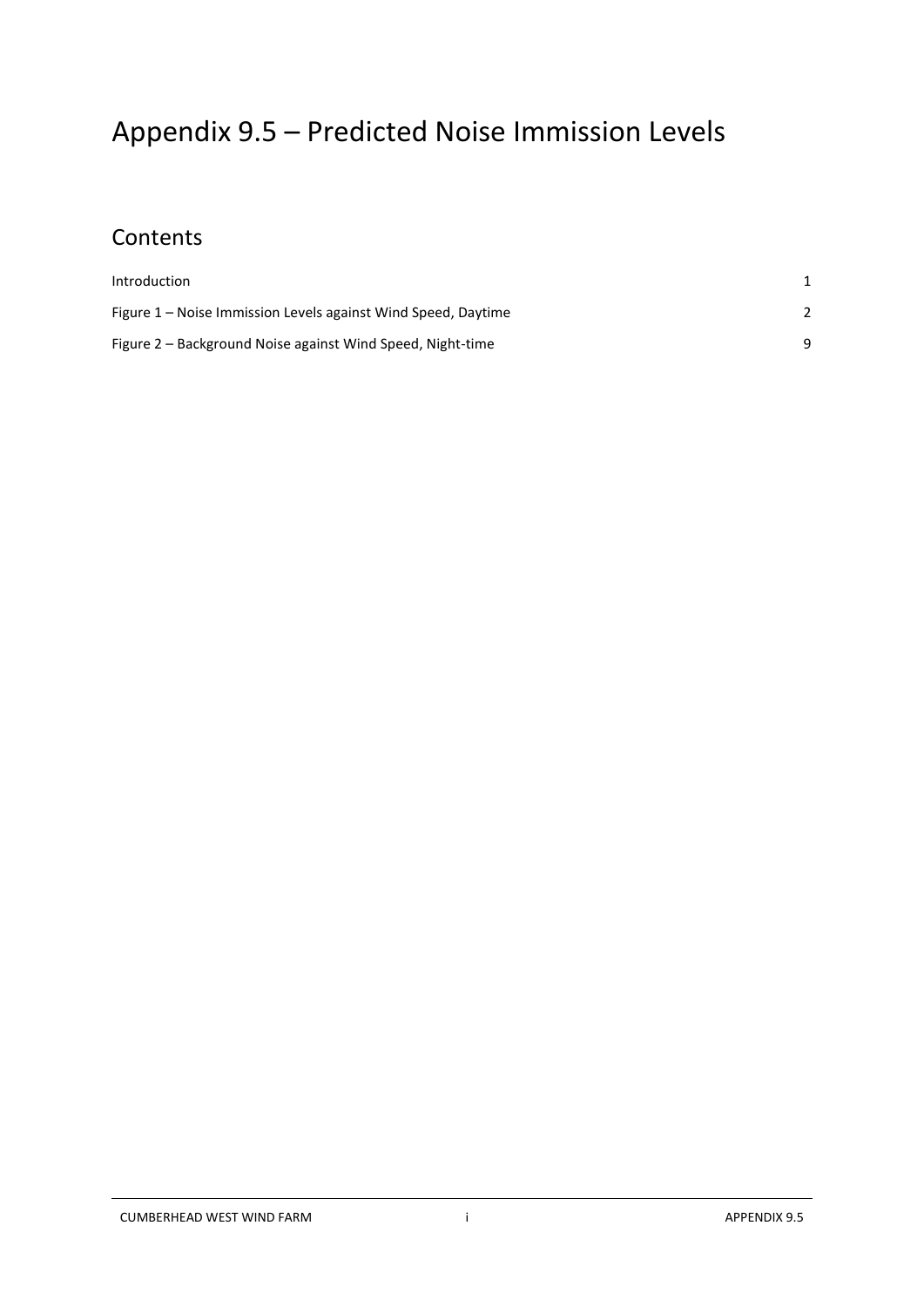This page is intentionally blank.

#### CUMBERHEAD WEST WIND FARM ii ii ali ali ali appendix 9.5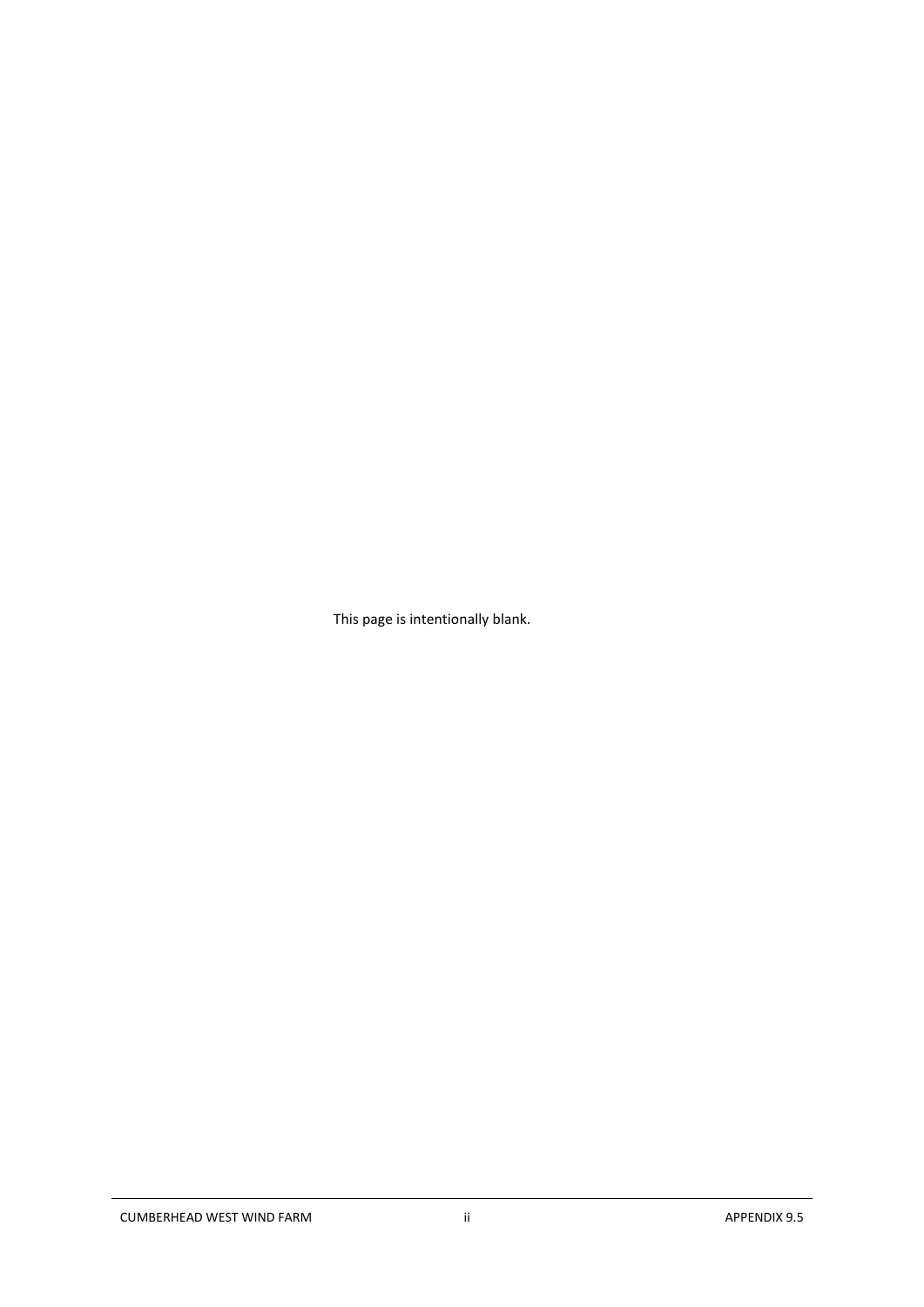# Appendix 9.5: Predicted Noise Immission Levels

#### <span id="page-2-0"></span>*Introduction*

<span id="page-2-1"></span>The graphs presented show the calculated noise immission levels in terms of dB LA90,10min against the derived wind speed at 10m height for each of the receptor locations modelled. The results are the worst-case levels according to the recommendations of the IOA Good Practice Guide and include no screening for any turbine not visible from the location in question. The proposed *solus* noise limits (daytime and night-time) are also shown.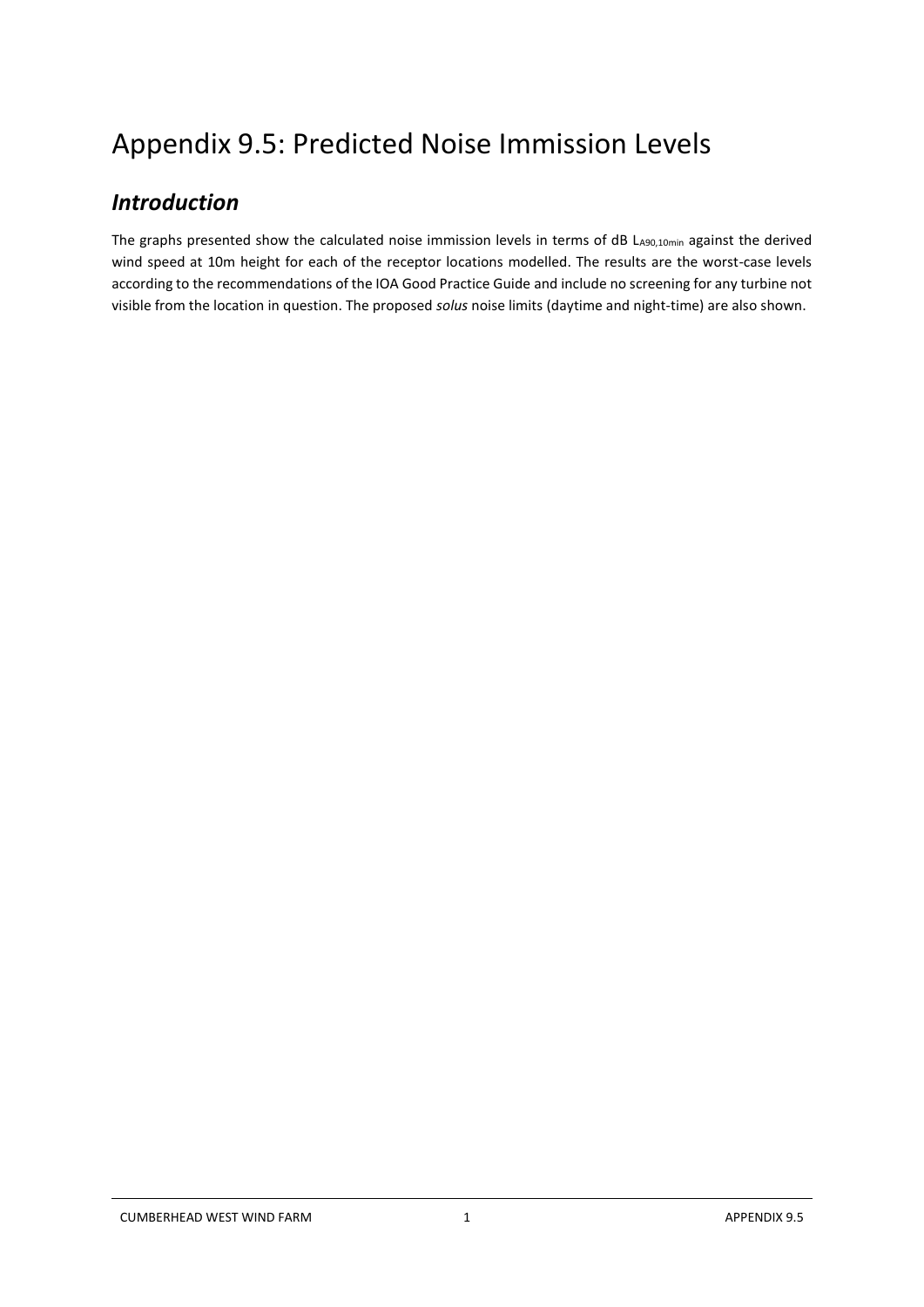

*Figure 1 – Noise immission levels for receptor locations (1)*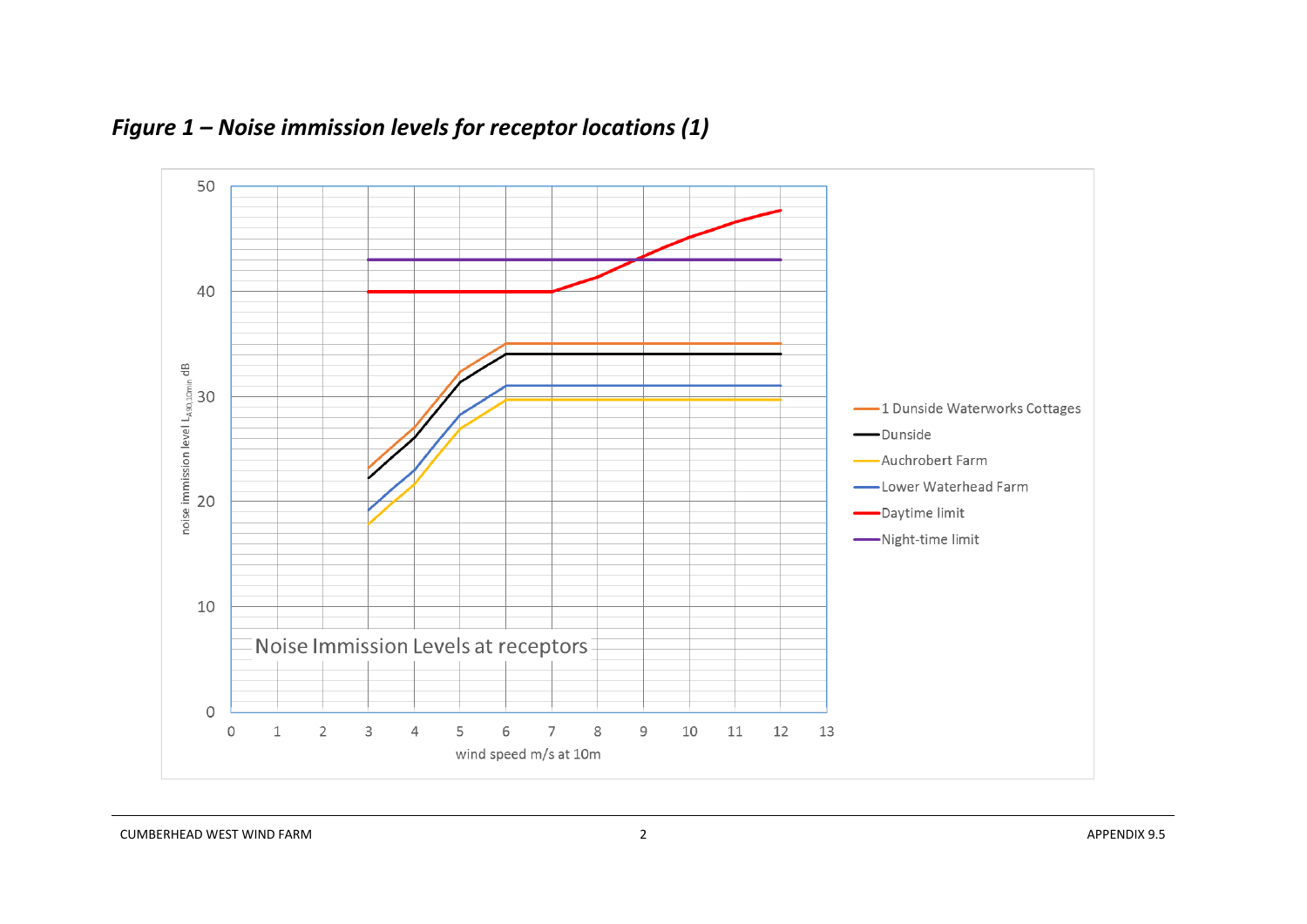

*Figure 2 – Noise immission levels for receptor locations (2)*

<span id="page-4-0"></span>*Note: High Waterhead Farm and Scorrieholm Farm occupy same graph line, and Cleughead Farm and Birkenhead Farm occupy the same graph line.*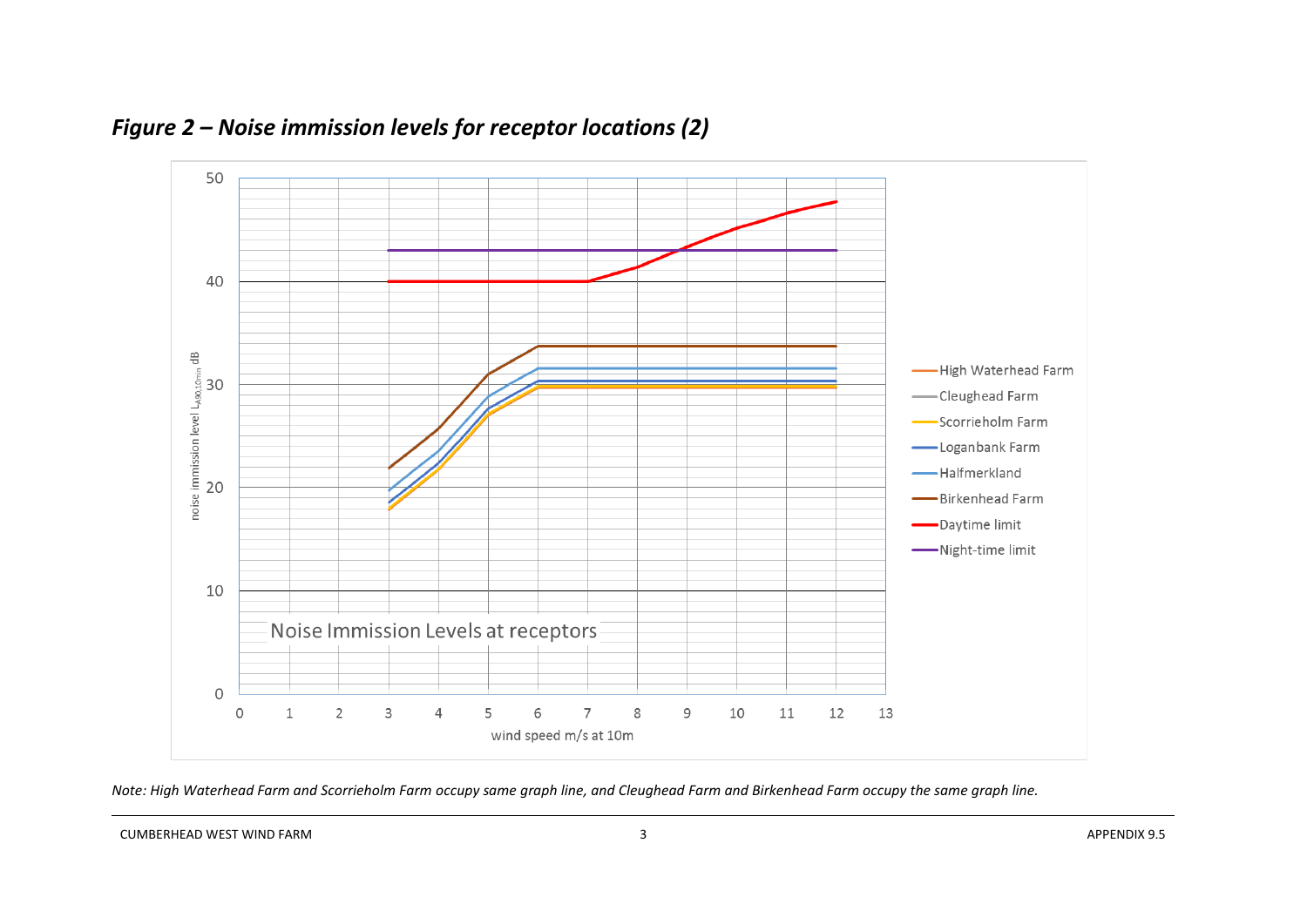

## *Figure 3 – Noise immission levels for receptor locations (3)*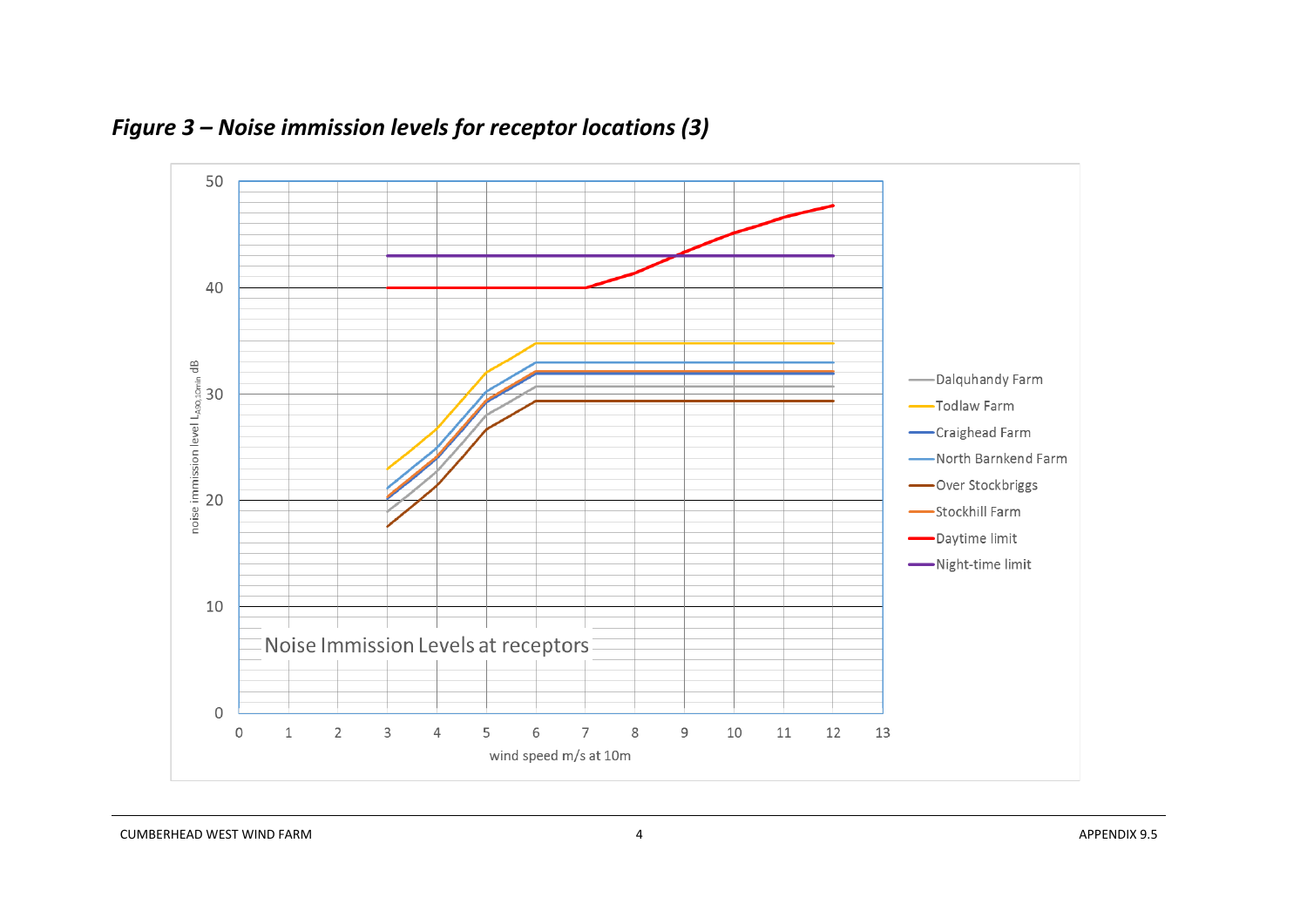

### *Figure 4 – Noise immission levels for financially-involved receptors*

CUMBERHEAD WEST WIND FARM **FARM ALL AND SHOW ASSESSED ASSESSED ASSESSED A** APPENDIX 9.5